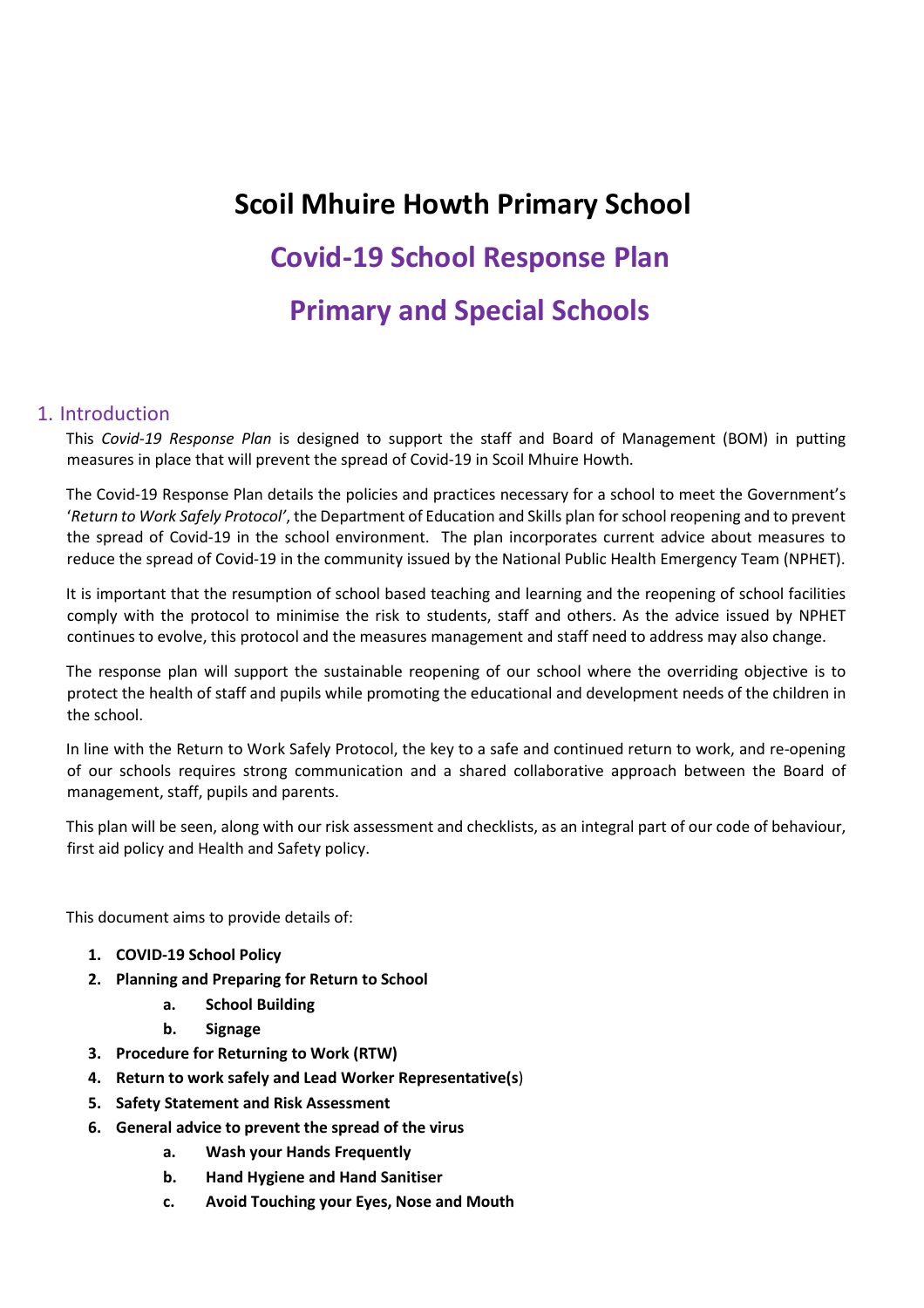- **d. Physical Distancing**
- **e. Practice Respiratory Hygiene**
- **f. Do**
- **g. Do Not**
- **h. People at Very High Risk (Extremely Vulnerable)**
- **7. Managing the Risk of Spread of Covid-19**
- **8. Control Measures** 
	- **a. Return to Work Form**
	- **b. Induction Training**
	- **c. Induction Training On-line Video**
	- **d. Hygiene and Respiratory Etiquette**
	- **e. Personal Protective Equipment (PPE)**
	- **f. Wearing of Gloves**
	- **g. Cleaning**
	- **h. Access to the School Building / Contact Log**
	- **i. First Aid / Emergency Procedure 9. Dealing with a suspected case of Covid-19**
- **10. Staff Duties**
- **11. Covid related absence management**
- **12. Employee Assistance and Wellbeing Programme**

The assistance and cooperation of all staff, pupils, parents/guardians, contractors and visitors is critical to the success of the plan.

Every effort is made to ensure the accuracy of the information provided in this document. However, should errors or omissions be identified, please notify us so that appropriate measures can be taken to rectify same.

**Note:** The plan is a live working document and may be reviewed and amended to take into account new guidance from www.Gov.ie, www.dbei.ie www.hse.ie, www.hpsc.ie, www.hsa.ie; www.education.ie;

# 2. Scoil Mhuire Howth Primary School COVID-19 Policy

This COVID-19 policy outlines our commitment as a school to implement the plan and help prevent the spread of the virus. The policy will be signed and dated by the Principal and Chairperson of the Board of Management and brought to the attention of staff, pupils, parents and others.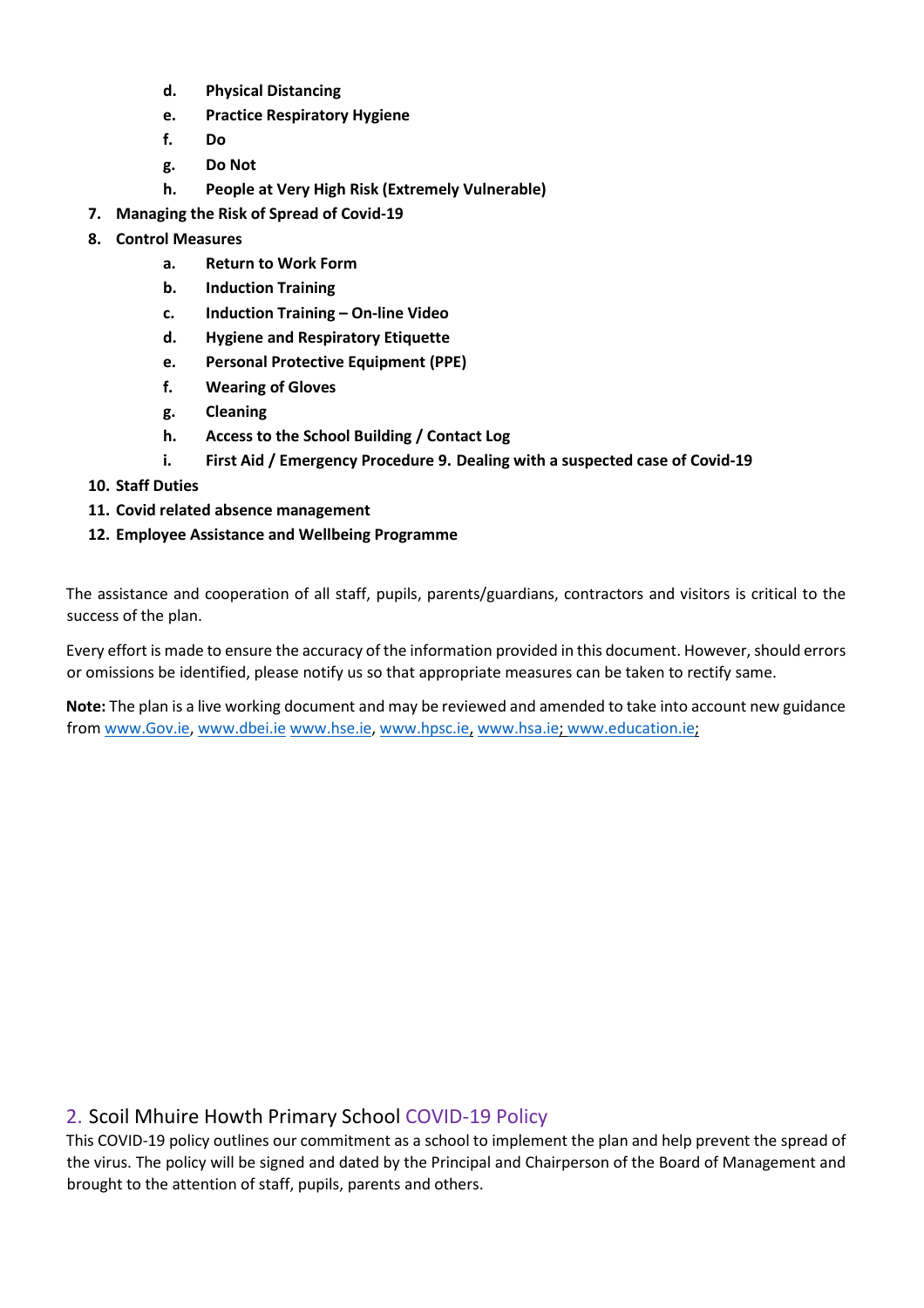# **COVID 19 Policy Statement**

Scoil Mhuire Howth Primary School is committed to providing a safe and healthy workplace for all our staff and a safe learning environment for all our pupils. To ensure that, we have developed the following COVID19 Response Plan. The BOM and all school staff are responsible for the implementation of this plan and a combined effort will help contain the spread of the virus. We will:

- continue to monitor our COVID-19 response and amend this plan in consultation with our staff
- provide up to date information to our staff and pupils on the Public Health advice issued by the HSE and Gov.ie
- display information on the signs and symptoms of COVID-19 and correct hand-washing techniques
- agree with staff, a worker representative who is easily identifiable to carry out the role outlined in this plan in relation to summer provision
- inform all staff and pupils of essential hygiene and respiratory etiquette and physical distancing requirements
- adapt the school to facilitate physical distancing as appropriate in line with the guidance and direction of the Department of Education and Skills
- keep a contact log to help with contact tracing
- ensure staff and pupils engage with the induction / familiarisation briefing provided by the Department of Education and Skills
- implement the agreed procedures to be followed in the event of someone showing symptoms of COVID-19 while at school
- provide instructions for staff and pupils to follow if they develop signs and symptoms of COVID-19 during school time
- implement cleaning in line with Department of Education and Skills advice

All school staff will be consulted on an ongoing basis and feedback is encouraged on any concerns, issues or suggestions.

This can be done through the Lead Worker Representative(s) -

Signed: John Chambers [ Principal] Date: 18/8/2020

# 3. Planning and Preparing for Return to School

The Board of Management aims to facilitate the resumption of school based teaching and learning and the return to the workplace of staff. The return to the work must be done safely and in strict adherence to the advice and instructions of public health authorities and the Government.

Details for the reopening of the school facility and the applicable controls are outlined in this document.

## *a. School Buildings*

Before re-opening schools in the new school year schools are reminded to check the following:

- The water system has been flushed during the summer to prevent Legionella disease;
- School equipment has been checked for signs of deterioration or damage before being used again;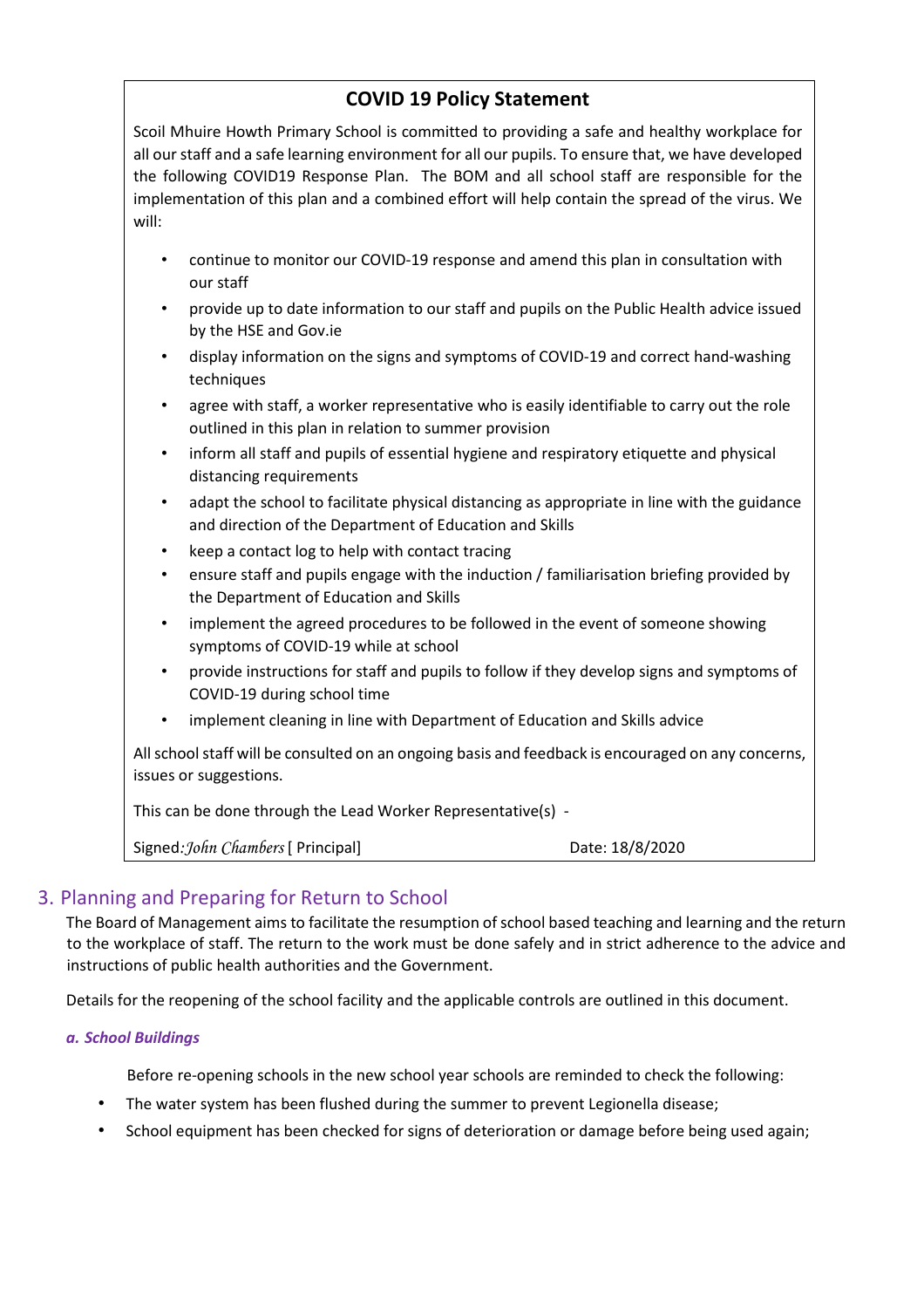## *b. Signage*

Signage outlining the signs and symptoms of COVID-19 and to support good hand and respiratory hygiene are on display throughout the building and posters are on display in prominent areas such as offices, corridors, staffroom area, classrooms and toilets.

# 4. Procedure for Returning to Work (RTW)

In order to return to the workplace, staff must complete a **Return to Work (RTW)** form, which is available electronically or from the Principal. A hard copy is attached also at **Appendix 1.**

A RTW form should only be completed **at least 3 days** prior to any proposed date of return to the workplace.

On receipt of the completed form the Principal will provide: details of the **Induction Training** for completion by staff prior to the return to the workplace and details of any additional health and safety measures in place in the school to facilitate the staff member's return to the school facility.

# 5. Return to work safely and Lead Worker Representative

Responsibility for the development and implementation of the Covid-19 Response Plan and the associated control measures lies primarily with the Board of Management and the School Leadership.

The Return to Work Safely protocol provides for an agreed procedure between management and staff to appoint a Lead Worker Representative to carry out a specific role.

The role of the worker representative) is to ensure that Covid-19 measures are adhered to in the workplace as follows

- Work collaboratively with the employer to ensure, so far as is reasonably practicable, the safety, health and welfare of employees in relation to COVID-19.
- Promote good hygiene practices such as washing hands regularly and maintaining good respiratory etiquette along with maintaining social distancing in accordance with public health advice.
- Assist with the implementation of measures to suppress COVID-19 in the workplace.
- Monitor adherence to measures put in place to prevent the spread of COVID-19.
- Consult with colleagues on matters relating to COVID-19 in the workplace.
- Make representations on behalf of their colleagues on matters relating to COVID-19 in the workplace.

If a staff member has any concerns or observations in relation to the Covid-19 Response Plan and control measures or the adherence to such control measures by staff, parents/guardians, contractors or visitors, he/she should contact the lead worker(s) who will engage with the Principal/BOM.

| Names of Lead Worker representatives: | Contact details   |
|---------------------------------------|-------------------|
| Aisling Heerey/Claire Mannix/Laura    | 01-8323572        |
| Anderson/Cathy Lynch                  | howthns@gmail.com |

All staff, parents/guardians, contractors and visitors have a responsibility both as individuals and collectively to have due regard for their own health and safety and that of others and to assist with the implementation of the Covid-19 Response Plan and associated control measures.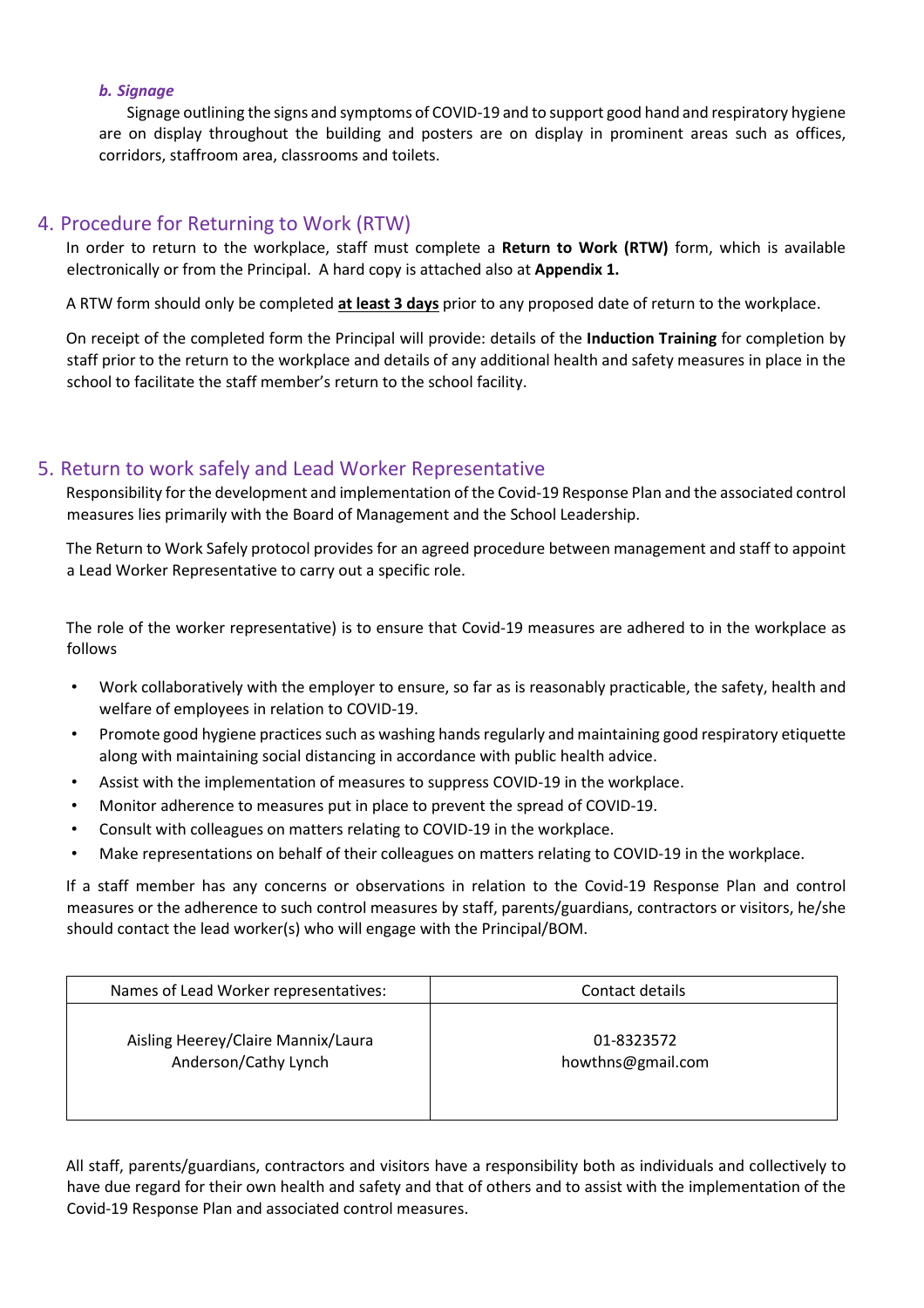# 6. Safety Statement and Risk Assessment

COVID-19 represents a hazard in the context of health and safety in the school environment. A template risk assessment to identify the control measures required to mitigate the risk of COVID-19 in school settings is attached at *Appendix 2.*

# 7. General advice to prevent the spread of the virus

In order to prevent the spread of COVID-19 it is important to know and recognise the symptoms. They are:

- High temperature
- Cough
- Shortness of breath or breathing difficulties
- Loss of smell, of taste or distortion of taste

The best way to prevent the spread of COVID-19 in a school is to minimise the risk of introduction of the disease into the school setting in the first place.

This can be achieved through the following measures:

- Promote awareness of COVID-19 and its symptoms amongst staff, pupils, parents and visitors.
- Advise staff and parents of pupils who have symptoms of COVID-19 or other acute infectious diseases not to attend school, to phone their GP and follow the HSE guidance on self-isolation.
- Advise staff and parents of pupils who have been identified by the HSE as contact of a person with COVID19 not to attend schools and to follow the HSE advice on restriction of movement.
- Ensure that staff and pupils know what to do if they develop symptoms at school.
- Everyone entering the school building should be required to perform hand hygiene with hand sanitiser.
- Visitors to school during the day should be by prior arrangement and should be received at a specific contact point.

We will attempt, all times, to adhere to the up to date advice and instructions of the public health authorities in relation to protecting oneself and others against the risk posed by the Covid-19 virus.

Updated advice from the HSE is available on its website – https://www2.hse.ie/coronavirus/

The Department of Education and Skills will ensure all updated advice is circulated to schools. Scoil Mhuire Howth Primary School will arrange for this advice to be circulated to staff, pupils and visitors in a timely manner.

# 8. Managing the risk of spread of COVID-19

## *a.**Wash your Hands Frequently*

Regular hand washing with soap and water is effective for the removal of COVID-19.

Follow the HSE guidelines on handwashing:

For advice from HSE on how to wash your hands the following link will be helpful: https://www2.hse.ie/wellbeing/how-to-wash-your-hands.html

## *b.**Hand Hygiene and Hand Sanitisers*

Hand hygiene can also be achieved by the use of a hand sanitisers (when hands are clean).

They will be available at entry and exit points and in each classroom.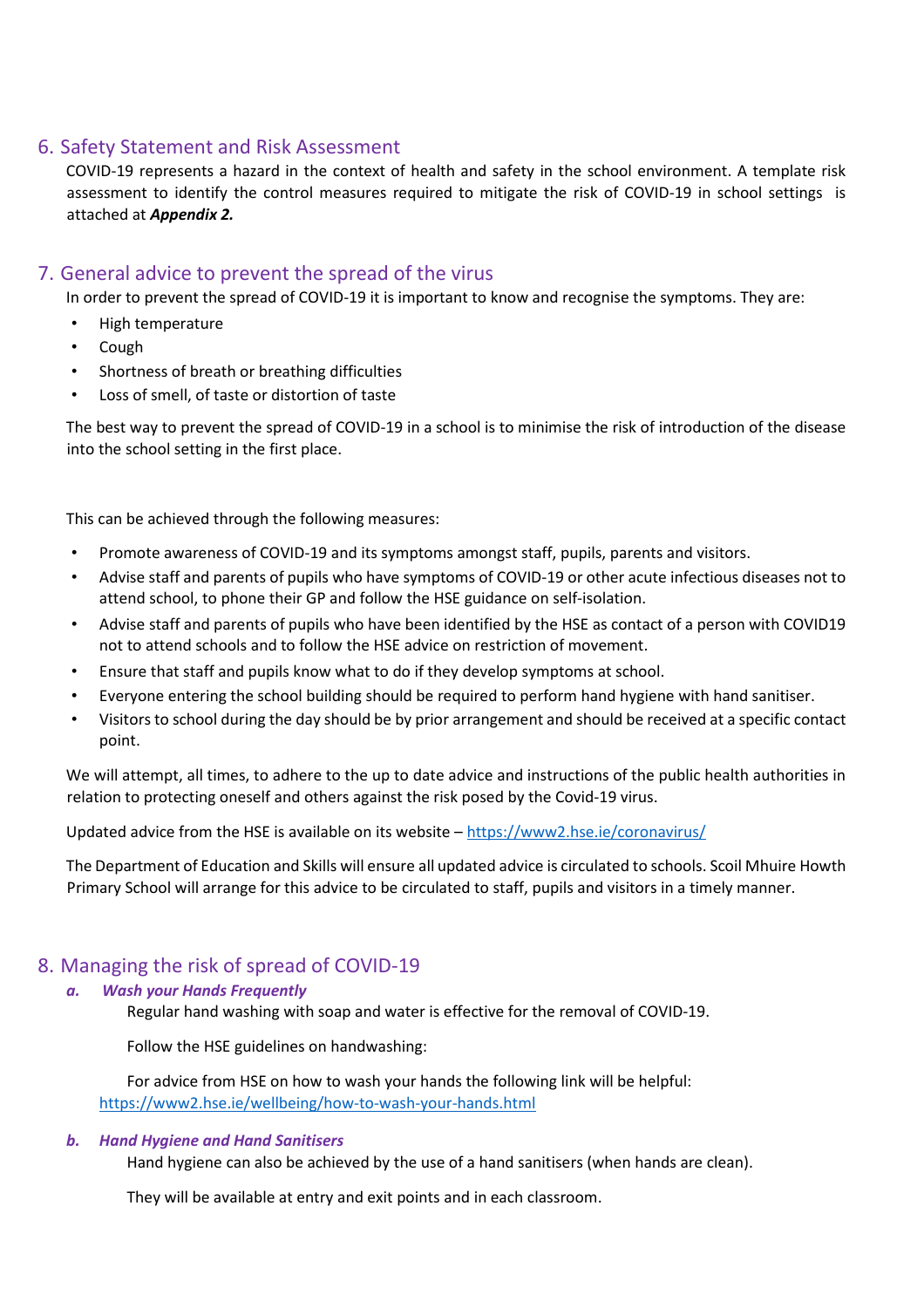### *c.**Avoid Touching Eyes, Nose and Mouth*

Why? Hands touch many surfaces and can pick up viruses. Once contaminated, hands can transfer the virus to your eyes, nose or mouth.

### *d.**Physical Distancing*

Physical distancing is recommended to reduce the spread of infection in the workplace.

**Note: Guidance on the physical distancing requirements will be informed by public health advice for schools and will be updated.** 

## *e.**Practice respiratory hygiene*

Make sure you, and the people around you, follow good respiratory hygiene. This means covering your mouth and nose with a tissue or your bent elbow when you cough or sneeze. Then dispose of the used tissue immediately.

By following good respiratory hygiene, you protect the people around you from viruses such as cold, flu and Covid-19.

Good hygiene practices and washing your hands properly and regularly can help stop the spread of the virus. It is, therefore, crucial that all staff adhere to this advice and adopt the following practices as strictly as possible.

#### *f.**Do*

- Wash your hands properly and often
- Cover your mouth and nose with a tissue or your sleeve when you cough and sneeze
- Put used tissues into a bin and wash your hands
- Clean and disinfect frequently touched objects and surfaces.

#### *g.**Do Not*

- Touch your eyes, nose or mouth if your hands are not clean
- Share objects that touch your mouth for example, bottles, cups, cutlery, etc.

#### *h.**People at Very High Risk (Extremely Vulnerable):*

Current public health guidelines have identified groups who are defined as being at very high risk. The HSE has set out these groups, which include people who:

The list of people in very high risk groups include people who:

- are over 70 years of age even if you're fit and well
- have had an organ transplant
- are undergoing active chemotherapy for cancer
- are having radical radiotherapy for lung cancer
- have cancers of the blood or bone marrow such as leukaemia, lymphoma or myeloma who are at any stage of treatment
- are having immunotherapy or other continuing antibody treatments for cancer
- are having other targeted cancer treatments which can affect the immune system, such as protein kinase inhibitors or PARP inhibitors
- have had bone marrow or stem cell transplants in the last 6 months, or who are still taking immunosuppression drugs
- severe respiratory conditions including cystic fibrosis, severe asthma, pulmonary fibrosis, lung fibrosis, interstitial lung disease and severe COPD
- have a condition that means you have a very high risk of getting infections (such as SCID, homozygous sickle cell)
- are taking medicine that makes you much more likely to get infections (such as high doses of steroids or immunosuppression therapies)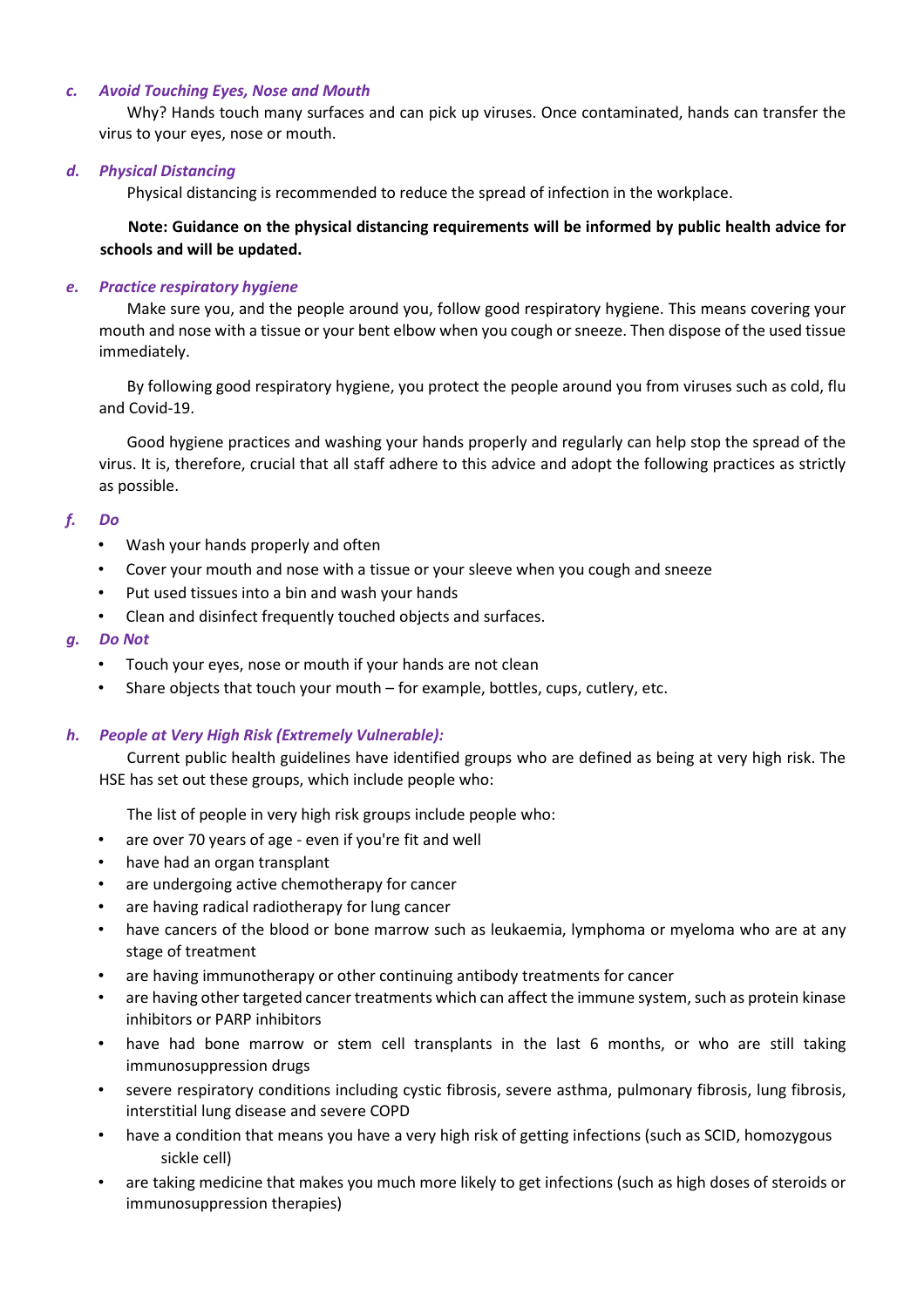• have a serious heart condition and you are pregnant

The advice for this group is available from the HSE. Staff who are in this group should self-declare on the Return to Work form if they believe that they are at very high risk. Details of the leave arrangements that will apply will be updated by the Department of Education and Skills.

If the Board/Principal is unsure whether or not staff fall into the very high-risk category, advice will be sought from the Occupational Health Service.

## 9. Control Measures

A range of essential control measures have been implemented to reduce the risk of the spread of Covid-19 virus and to protect the safety, health and welfare of staff, pupils, parents/guardians and visitors as far as possible within the school .

These control measures are outlined in this document.

The control measures shall continue to be reviewed and updated as required on an ongoing basis.

It is critical that staff, pupils, parents/guardians and visitors are aware of, and adhere to, the control measures outlined and that they fully cooperate with all health and safety requirements.

*Staff, in particular, should note that they have a legal obligation under Section 13 of the Safety, Health and Welfare at Work Act 2005 to comply with health and safety requirements and to take reasonable care for the health and safety of themselves, their colleagues and other parties within the workplace.* 

The following control measures have been put in place:

## *a.**Return to Work Form*

Staff will be required to complete a RTW form at least 3 days prior to any return to the school facility (see section 2 above). The purpose of the RTW form is to get confirmation from staff that, to the best of his/her knowledge, he/she has no symptoms of Covid-19 and is not self-isolating or cocooning or awaiting the results of a Covid-19 test.

## *b.**Induction Training*

All staff will undertake and complete Covid-19 Induction Training prior to returning to the school building.

The aim of such training is to ensure that staff have full knowledge and understanding of the following:

- Latest up to-date advice and guidance on public health
- Covid-19 symptoms
- What to do if a staff member or pupil develops symptoms of Covid-19 while at school Outline of the Covid-19 response plan

Staff will be kept fully informed of the control measures in place in the school and their duties and responsibilities in preventing the spread of Covid-19 and with any changes to the control measures or guidance available from the public health authorities.

If a staff member is unsure about any aspect of the Covid-19 Response Plan, the associated control measures, or his/her duties, he/she should immediately seek guidance from the Principal.

## *c.**Hygiene and Respiratory Etiquette*

It is crucial that all staff, pupils, parents/guardians, contractors and visitors are familiar with, and adopt, good hand and respiratory hygiene practices.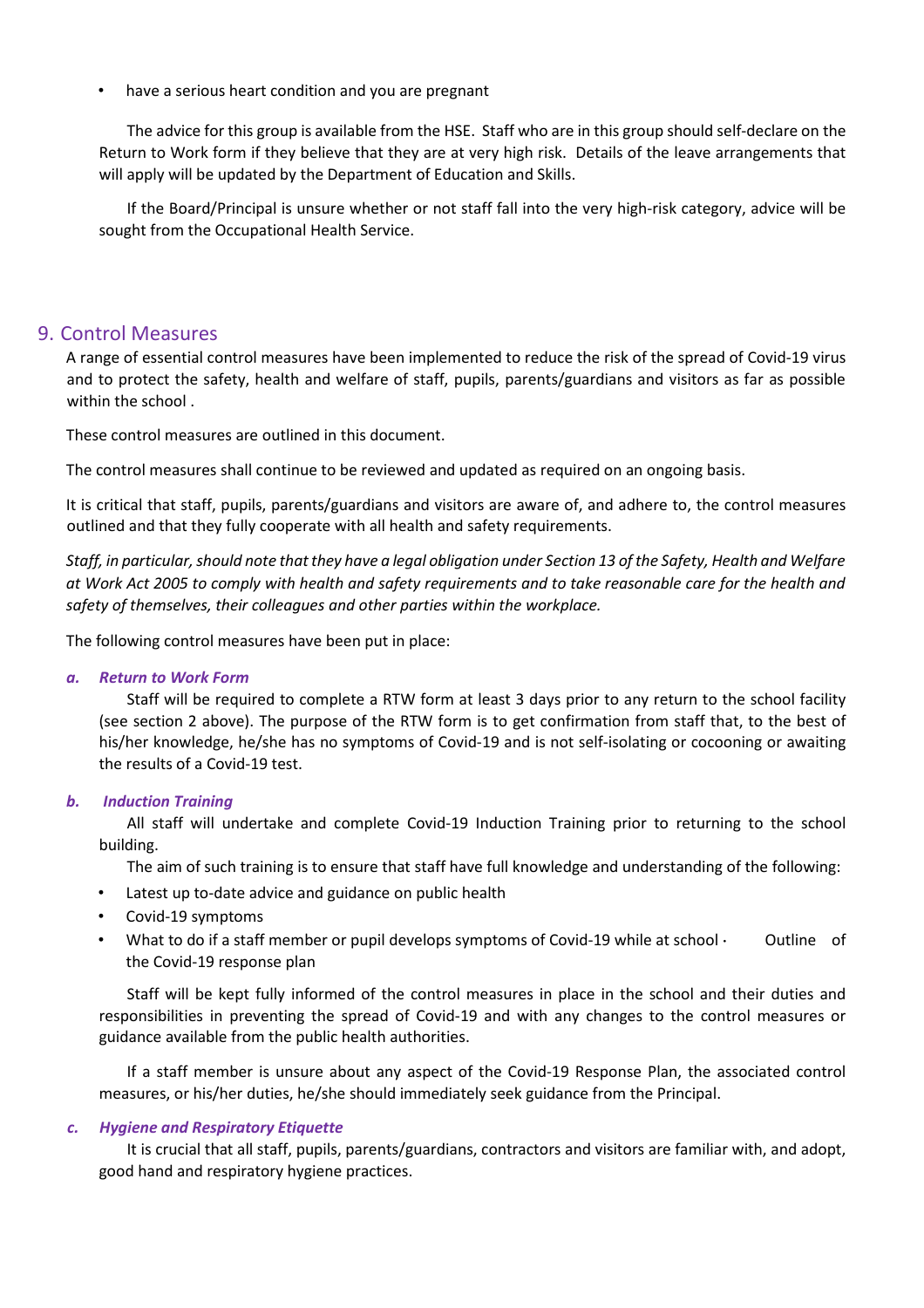Guidance documentation and Information posters will be available at various locations within the school facility. Information posters will be prominently displayed at appropriate locations within the school facility including offices, corridors, staffroom area, classrooms and toilet areas. Such are intended to inform but also remind everyone about the importance of hygiene in preventing the spread of Covid-19 virus and protecting health and safety.

Handwashing facilities and/or hand sanitisers are available at multiple locations within the school facility and should be available in each classroom.

#### *d.**Use of Personal Protective Equipment (PPE)*

PPE will be required to be worn within the school facility according to current occupational and public health guidance.

Appropriate PPE will be available for dealing with suspected COVID-19 cases, intimate care needs and for first aid. This will be updated in line with advice from the HPSC (Health Protection Surveillance Centre)

Where staff provide healthcare to children with medical needs in the school environment they should apply standard precautions as per usual practice.

The use of a face covering will conceal facial expression and can make communication difficult and as such may not be practical in a school setting. However, the wearing of a visor as an alternative to a facial covering may be considered where there is a concern that physical distancing cannot be maintained, there will be prolonged close contact and/or that exposure to fluid/respiratory droplets is likely. If working in close proximity with a pupil staff will wear a face covering.

#### *f. Wearing of Gloves:*

The use of disposable gloves in the school setting by pupils or staff is not appropriate. It does not protect the wearer and may expose others to risk from contaminated gloves. Routine use of disposable gloves is not a substitute for hand hygiene. However for certain tasks - i.e. cleaning of equipment, correction of work, toileting needs etc staff have access to gloves if required.

#### *f.**Cleaning*

Arrangements for more regular and thorough cleaning of areas and surfaces within the school will be made.

Regular and thorough cleaning of communal areas and frequently touched surfaces shall be conducted, in particular, toilets, lifts, door handles and kitchens. Cleaning will be performed regularly and whenever facilities or surfaces are visibly dirty.

All staff will have access to cleaning products and will be required to maintain cleanliness of their own work area. Under no circumstances should these cleaning materials be removed from the building.

Staff should thoroughly clean and disinfect their work area before and after use each day.

There will be regular collection of used waste disposal bags from offices and other areas within the school facility**.** 

Shower facilities shall not be available for use by staff or pupils due to the increased risk associated with communal shower facilities and areas. This shall be reviewed in line with government guidance.

Staff must use and clean their own equipment and utensils (cup, cutlery, plate etc.).

#### *g.**Access to the school building /contact log*

Access to the school facility will be in line with agreed school procedures.

Arrangement for necessary visitors such as contractors and parents/guardians with be restricted to essential purposes and limited to those who have obtained prior approval from the Principal.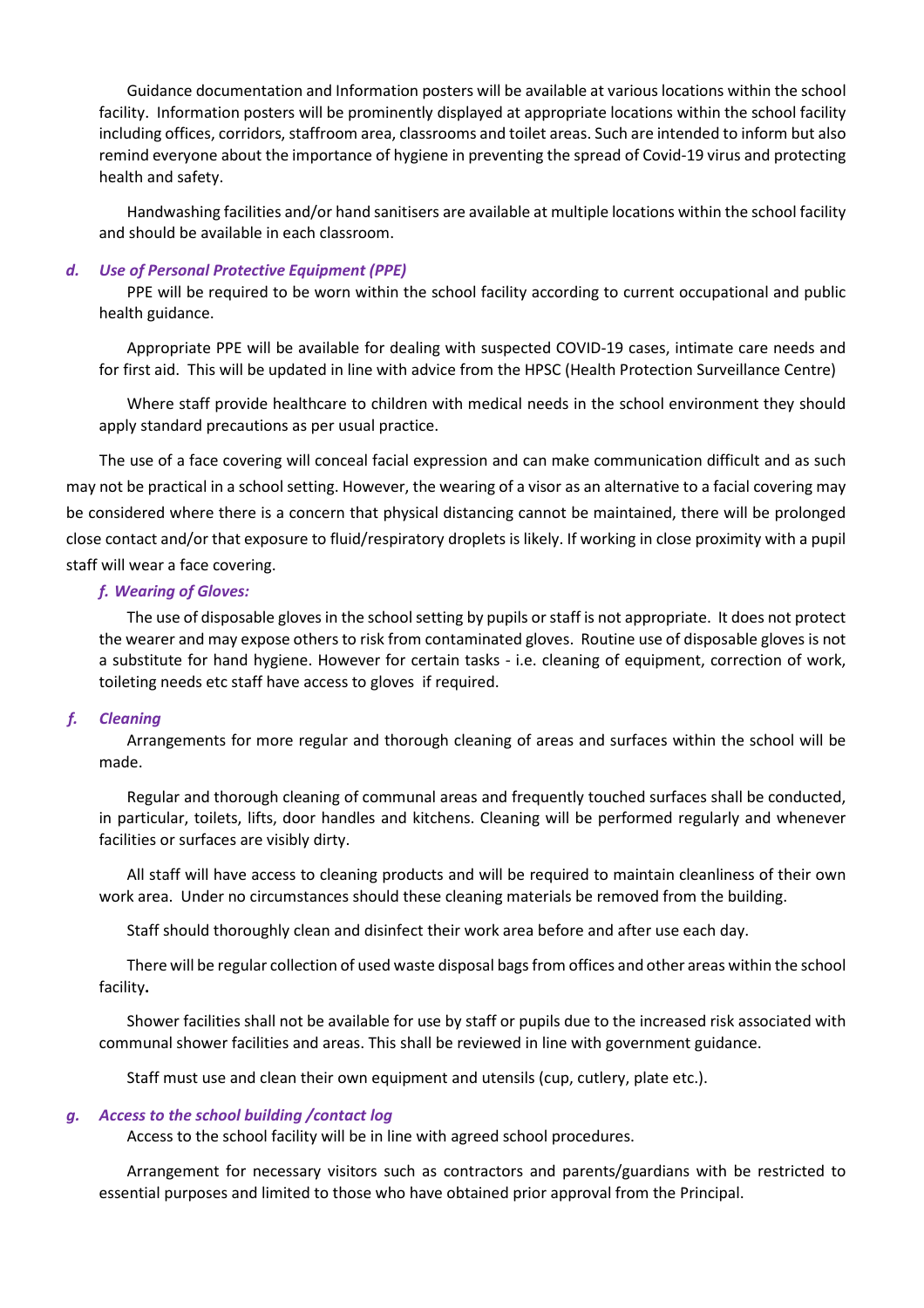The prompt identification and isolation of potentially infectious individuals is a crucial step in restricting the spread of the virus and protecting the health and safety of the individuals themselves and other staff, contractors and visitors at the workplace. A detailed sign in/sign out log of those entering the school facilities should be maintained. The school should maintain a log of staff and students contacts. In addition see visitor contact log at **Appendix 3.**

## *h.**First Aid/emergency procedure*

The standard First Aid/Emergency procedure shall continue to apply in Scoil Mhuire Howth Primary School.

In an emergency or in case of a serious incident, call for an ambulance or the fire brigade on 112/999

Contact the principal or nearest first aider giving details of location and type of medical incident.

## 10. Dealing with a suspected case of Covid-19

Staff or pupils should not attend school if displaying any symptoms of Covid-19. The following outlines how Scoil Mhuire Howth Primary School will deal with a suspected case that may arise during the course of work.

A designated isolation area has been identified within the school building. It is the small kitchen beside the hall. The possibility of having more than one person displaying signs of Covid-19 should be considered and a contingency plan for dealing with additional cases put in place. The designated isolation area is behind a closed door and away from other staff and pupils.

If a staff member/pupil displays symptoms of Covid-19 while at work in Scoil Mhuire Howth Primary School the following are the procedures to be implemented:

- If the person with the suspected case is a pupil, the parents/guardians should be contacted immediately
- Isolate the person and have a procedure in place to accompany the individual to the designated isolation area via the isolation route, keeping at least 2 metres away from the symptomatic person and also making sure that others maintain a distance of at least 2 metres from the symptomatic person at all times
- Provide a mask for the person presenting with symptoms if one is available. He/she should wear the mask if in a common area with other people or while exiting the premises
- Assess whether the individual who is displaying symptoms can immediately be directed to go home/be brought home by parents and call their doctor and continue self-isolation at home
- Facilitate the person presenting with symptoms remaining in isolation if they cannot immediately go home and facilitate them calling their doctor. The individual should avoid touching people, surfaces and objects. Advice should be given to the person presenting with symptoms to cover their mouth and nose with the disposable tissue provided when they cough or sneeze and put the tissue in the waste bag provided
- If the person is well enough to go home, arrange for them to be transported home by a family member, as soon as possible and advise them to inform their general practitioner by phone of their symptoms. Public transport of any kind should not be used
- If they are too unwell to go home or advice is required, contact 999 or 112 and inform them that the sick person is a Covid-19 suspect.
- Carry out an assessment of the incident which will form part of determining follow-up actions and recovery
- Arrange for appropriate cleaning of the isolation area and work areas involved.

The HSE will inform any staff/parents who have come into close contact with a diagnosed case via the contact tracing process. The HSE will contact all relevant persons where a diagnosis of COVID-19 is made. The instructions of the HSE should be followed and staff confidentiality is essential at all times.